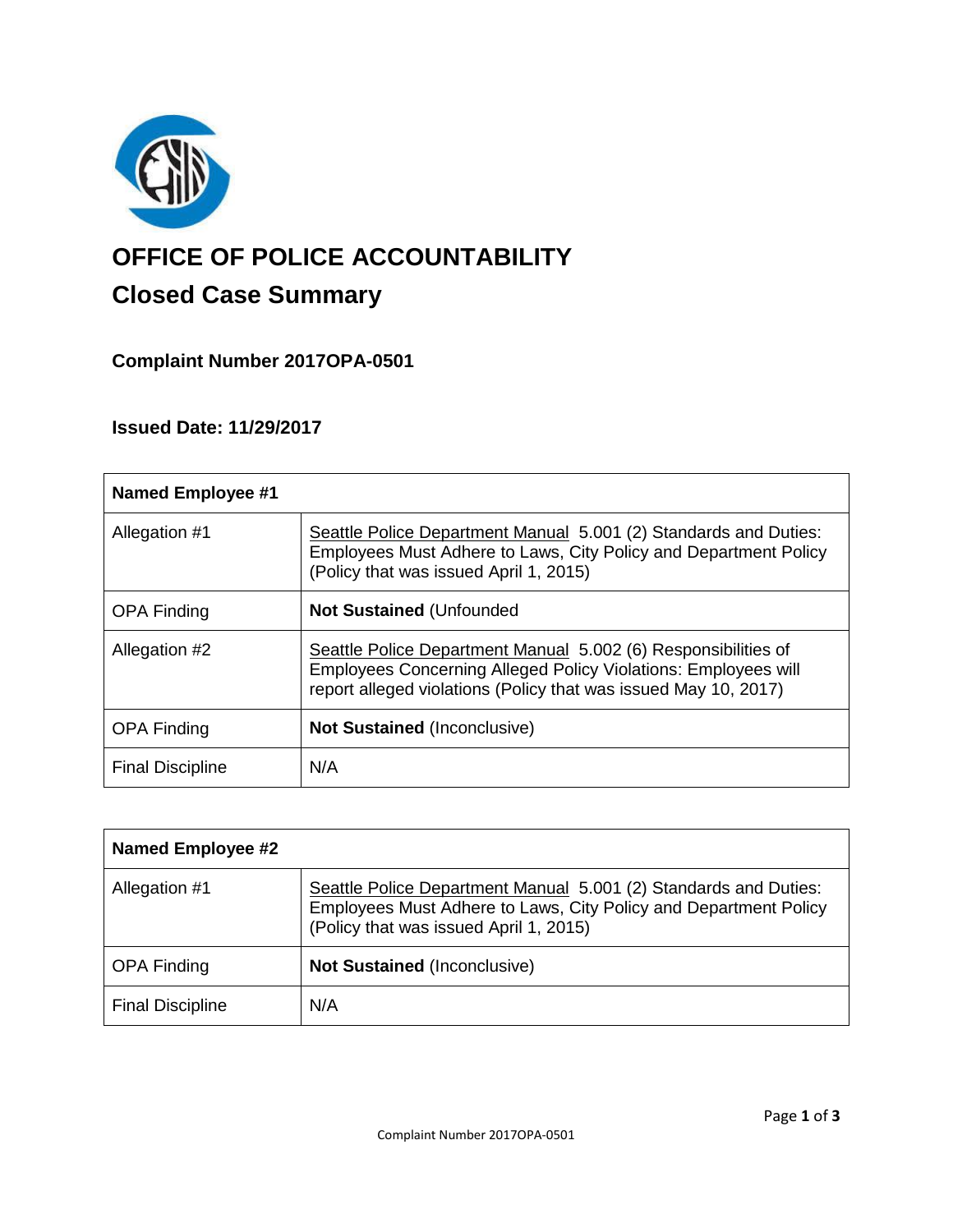# **INCIDENT SYNOPSIS**

An SPD sergeant reported to a city employee that she overheard Named Employee #1 discussing information about the lieutenant promotional exam.

# **COMPLAINT**

The complainant alleged that Named Employee #1, and potentially other unidentified employees involved in a SPD promotional exam, may have disclosed restricted information regarding the exam and test process. OPA added an allegation that Named Employee #1 should have reported misconduct if someone had shared restricted information with him about the examination.

# **INVESTIGATION**

The OPA investigation included the following actions:

- 1. Review of the complaint
- 2. Search for and review of all relevant records and other evidence
- 3. Interviews of SPD employees

# **ANALYSIS AND CONCLUSION**

The premise of this allegation was that by divulging the information in question, Named Employee #1 violated the confidentiality agreement that covered the lieutenant's exam and thus acted contrary to Department policy. While Named Employee #1 knew that confidentiality agreements covered promotional exams, he was not a signatory to the confidentiality agreement covering the lieutenant's exam and was not bound by its terms. This did not mean that, if the allegations were true, it was appropriate for Named Employee #1 to disclose confidential information. It simply meant that Named Employee #1, himself, did not violate policy even if he did so.

Named Employee #1 stated to OPA that Sergeant #1 did not tell him any of the specifics of the lieutenant's exam, including information concerning the lack of preparation for the tactical portion. Named Employee #1 was less definitive as to what he may have discussed with Sergeant #2 and the Acting Sergeant. Sergeant #1, who did sign a confidentiality agreement covering the exam, did not recall telling Named Employee #1 anything concerning the tactical portion.

If Sergeant #1 had provided this information to Named Employee #1, her actions would have been in violation of policy and Named Employee #1 would have been required to report her conduct to a supervisor and/or OPA. Here, however, the evidence was inconclusive as to whether Sergeant #1 told Named Employee #1 this information.